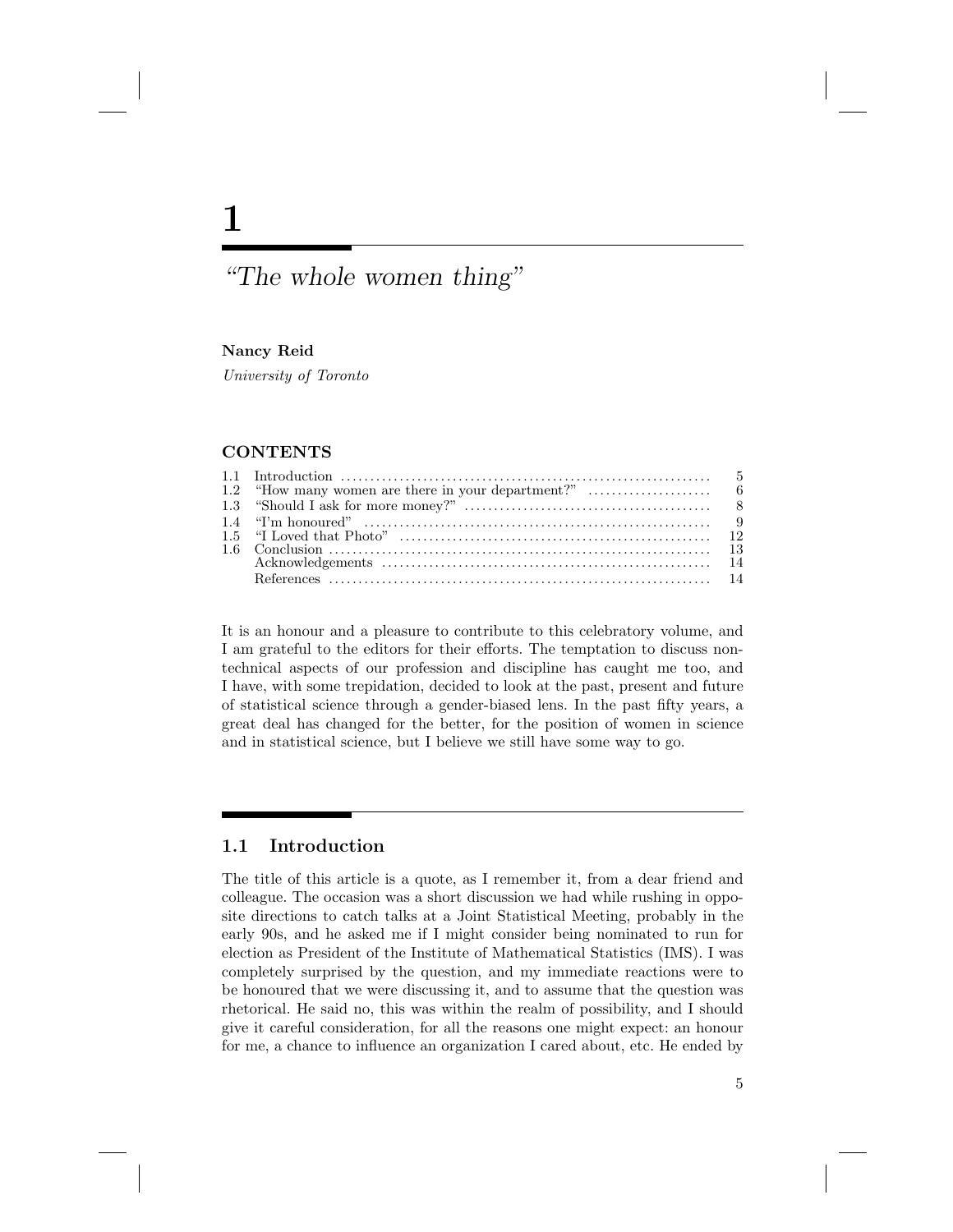saying "plus, you know, there's the whole women thing. I guess you'd be the first." In fact, Elizabeth Scott was the first woman President of the IMS, in 1978.

For various reasons, a number of unconnected events recently got me thinking about "the whole women thing." Despite many years of on-and-off thinking about issues surrounding gender and a professional career, I find I still have a lot of questions and not many answers. I have no training in social science, nor in womens' studies, nor in psychology, and no experience of what seems to me the difficult world outside academia. I will present a handful of anecdotes, haphazardly chosen published studies, and personal musings. My vantage point is very North American, but I hope that some of the issues resonate with women in other countries as well.

### 1.2 "How many women are there in your department?"

In September, 2012, the small part of the blogosphere that I sometimes wander through lit up with an unusual amount of angst. A study on gender bias (Moss-Racusin et al., 2012a,b) appeared in the Proceedings of the National Academy of Sciences (PNAS), not in itself so unusual, but this one got us rattled. By "us" I mean a handful of internet colleagues that worry about issues of women in science, at least some of the time. I was alerted to the article through Isabella Laba's blog (Laba, 2013a,b), but the story was also picked up by many of the major news organizations. The PNAS paper reported on a study in which faculty members in biology, chemistry and physics departments were asked to evaluate an application for a position as a student laboratory manager, and the participants were told that this was part of a program to develop undergraduate mentoring. From Moss-Racusin et al. (2012b):

"Following conventions established in previous experimental work..., the laboratory manager application was designed to reflect slightly ambiguous competence, allowing for variability in participant responses... if the applicant had been described as irrefutably excellent, most participants would likely rank him or her highly, obscuring the variability in responses to most students for whom undeniable competence is frequently not evident."

In other words, the applicant would likely not be at the top of anyone's short list, but was qualified for the position. Faculty were asked to evaluate the application as if they were hiring the student into their own lab. The applications were all identical, but for half the scientists the student was named "John", and for the other half, "Jennifer".

The headline story was that scientists rated applications from a male student higher than those from a female student. Scores assigned to qualities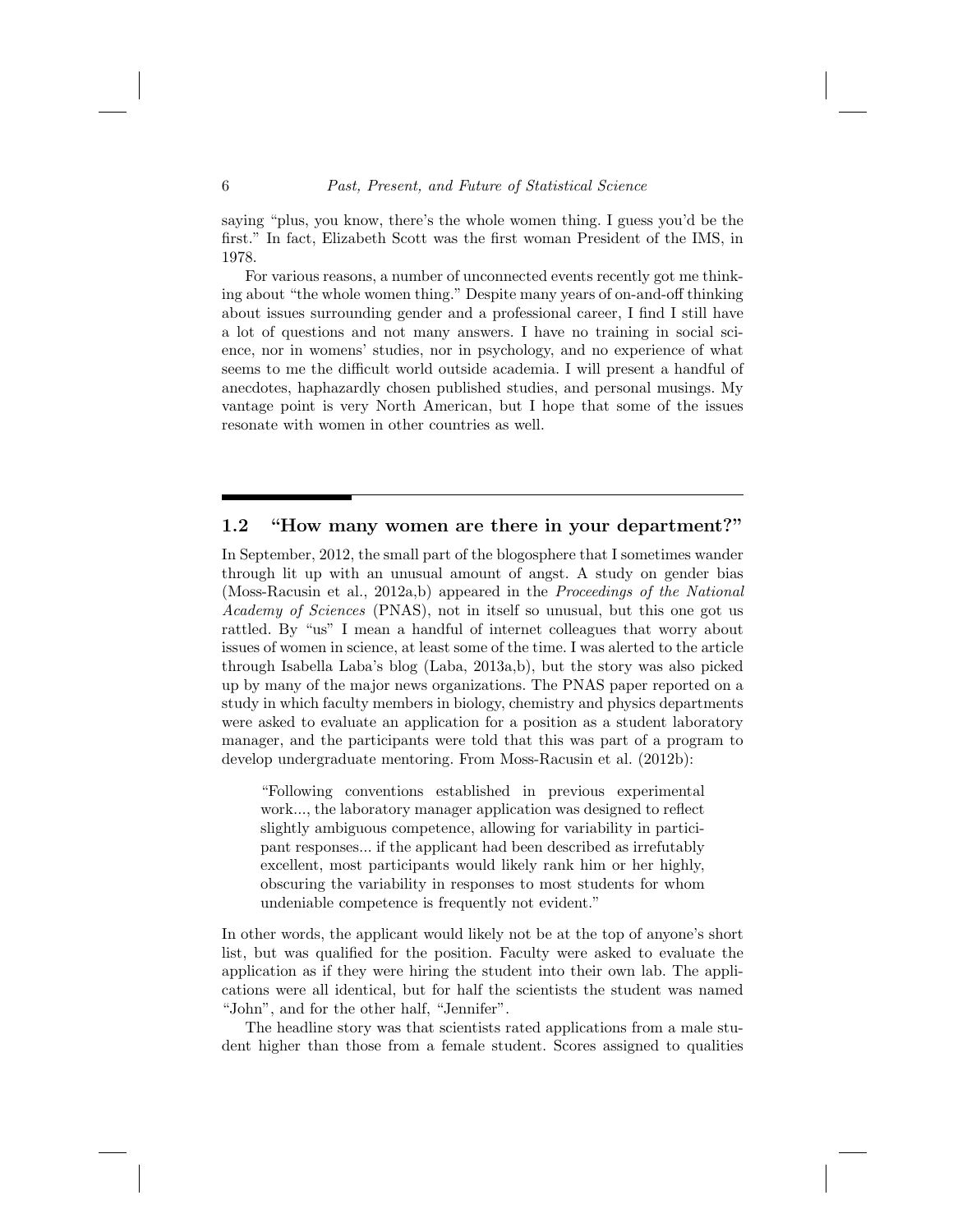of competence, hireability, and mentoring, were systematically higher for the male student application, and

"The mean starting salary offered the female student, \$26,507.94, was significantly lower than that of \$30,238.10 to the male student  $[t = 3.42, P < 0.01]$ " (Moss-Racusin et al., 2012a)

Many more details about the methods for the study, the relevant literature, and the results, are available from the original publication (Moss-Racusin et al., 2012a), and the accompanying supplementary material (Moss-Racusin et al., 2012b). A particularly concerning result was that female scientists exhibited the same gender bias as their male counterparts.

These results reverberated because they felt real, and indeed I felt I recognized myself in this study. During my many years on search committees, and during my five-year tenure as department chair, efforts to hire female research-stream faculty were not successful. It took me a surprisingly long time to come to the conclusion that it was easy to decide to make an offer to the best female candidate in any given hiring season, but much, much harder for females in the next tier 'down' to be ranked as highly as the men in the same tier. Our intentions were good, but our biases not easily identified. With reference to the PNAS study, Laba says:

"The scientists were not actively seeking to discriminate... They offered similar salaries to candidates that they perceived as equally competent, suggesting that, in their minds, they were evaluating the candidate purely on merit. The problem is that the female candidate was judged to be less competent, evidently for no reason other than gender, given that the resumes were exactly identical except for the name. ... I'm sure that most of the participants, believing themselves unbiased, would be shocked to see the results." Laba (2013a)

I've presented this study in two talks, and mentioned it in a number of conversations. The reaction from women is often to note other related studies of gender bias; there are a number of these, with similar designs. An early study of refereeing (Goldberg, 1968) involved submitting identical articles for publication with the author's name either Joan or John; this study featured in the report of an IMS committee to investigate double-blind refereeing; see Cox et al. (1993). A more common reaction is to speculate more broadly on whether or not women self-select out of certain career paths, are genuinely less interested in science and so on. This deflects from the results of the study at hand, and also diffuses the discussion to such an extent that the complexity of "the women thing" can seem overwhelming: here is Laba in a related post:

"Let's recap what the study actually said: that given identical paperwork from two hypothetical job candidates, one male and one female, the woman was judged as less competent and offered a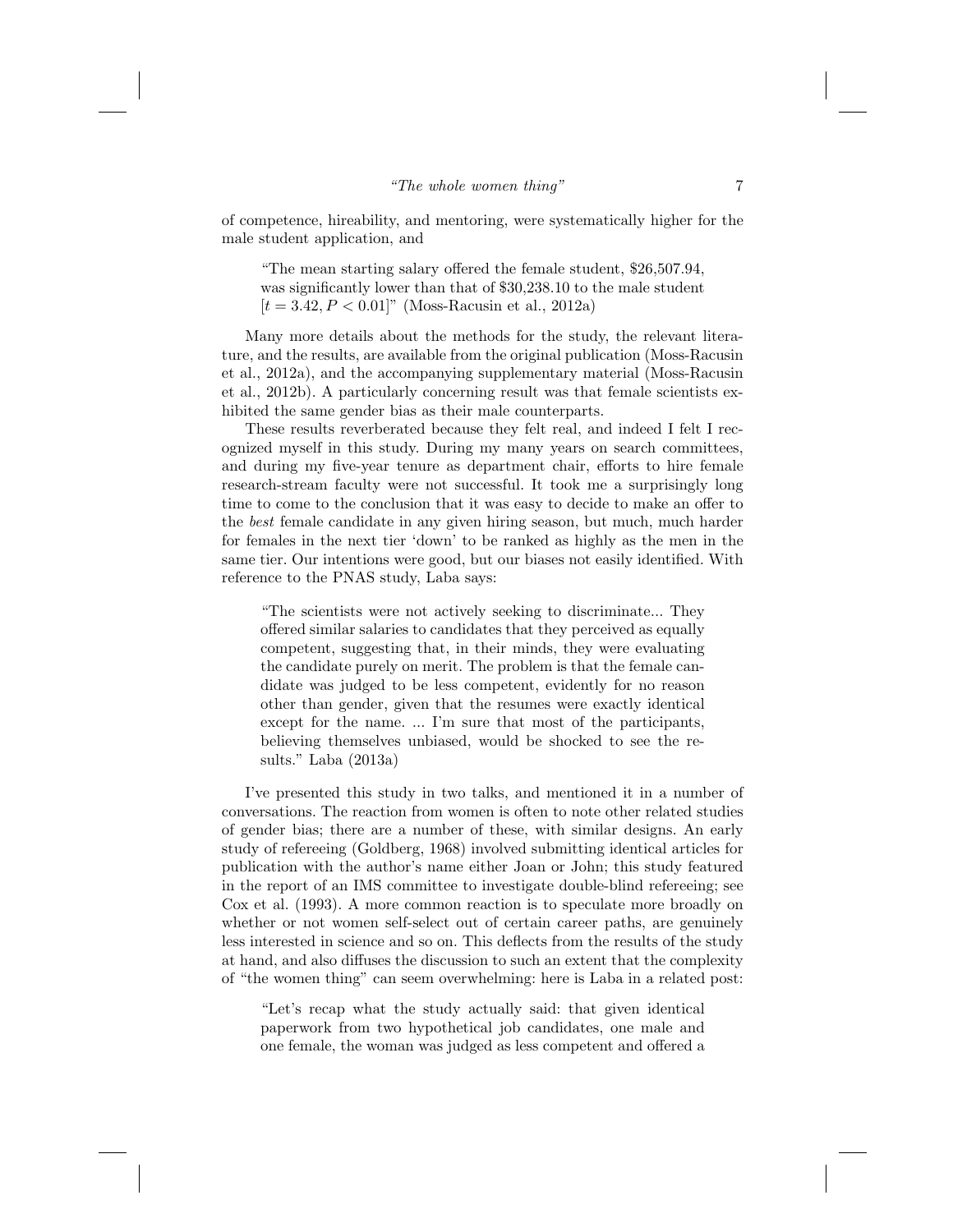lower salary. This is not about whether girls, statistically speaking, are less interested in science. It's about a specific candidate who had already met the prerequisites... and was received much better when his name was John instead of Jennifer." (Laba, 2012)

We all have our biases: the ABC News report (Little, 2012) on the paper described a "small, non-random experiment," but the study was randomized, and the authors provided considerable detail on the size of the study and the response rate. The authors themselves have been criticized for their bar chart of the salary differential: by conveniently starting the  $y$ -axis at \$25,000, the visual appearance suggests a three-fold salary differential.

That the biases are subtle, and often unconscious, is much better than what many of the pioneers faced. Elizabeth Scott's first ambition was to be an astronomer, but she soon realized that this was a hopeless career for a woman (Billard and Ferber, 1991). We've heard the jaw-dropping stories of blatant sexism from days gone by, and to the extent that this is behind us, this is progress of a sort. But biases that we don't even recognize should concern us all.

How to move forward? I hope this study will help: by highlighting biases that seem to be operating well below the surface, perhaps the next search committees will work even harder. Genuine efforts are being made at my university, and my department, and I believe at universities and departments around the world, to increase the number of women hired, and to treat them well. There is progress, but it seems to be slow and imperfect.

# 1.3 "Should I ask for more money?"

This might be the most common question I am asked by our graduating students who are considering job offers, in academia or not. Of course uncertainty about how to negotiate as one starts a career affects men and women, and there are many aspects to the dialogue between a candidate and prospective employer, including the hiring landscape at the time, the trade-off between salary and other aspects of the position, and so on.

When I arrived at the University of Toronto in 1986, both the government of Canada, and the government of Ontario, had passed pay equity laws, enshrining the principle of "equal pay for work of equal value." This is broader than "equal pay for equal work," which had already been in force for some years in most jurisdictions in Canada. The laws led to a flurry of work on pay equity at that time, and one of my first consulting projects, undertaken jointly with Ruth Croxford of our department, was to review the salaries of all faculty at the University of Toronto, with a view to identifying pay equity issues.

I was at the time unaware of a strong legacy for statistical analyses of fac-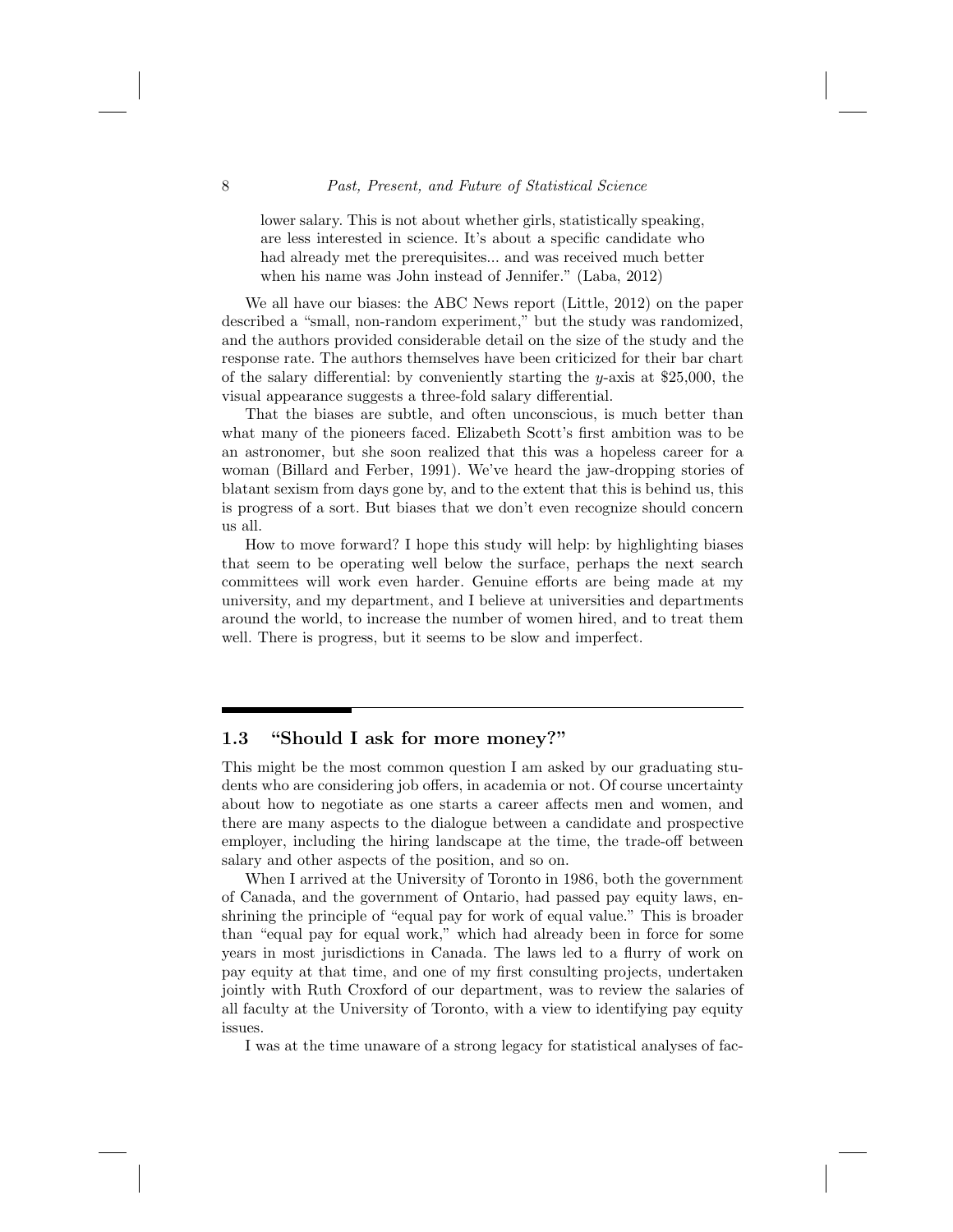#### $"The whole women thing" \t 9"$

ulty salaries initiated by Elizabeth Scott (Gray and Scott, 1980; Scott, 1975), who led the charge on this issue; see Billard and Ferber (1991). Lynne Billard made important follow-up contributions to the discussion in 1991 and 1994 (Billard, 1991, 2013). Lynne's 1994 paper asked: "Twenty years later: Is there parity for academic women?";<sup>1</sup> her answer was "no". This continues to be the case. For example, the University of British Columbia (UBC) recommended in October 2012 an across-the-board salary increase of 2% to all female faculty (Boyd et al., 2012). The detailed review of university practices on this issue in the UBC report noted that many universities have implemented ongoing reviews and adjustments of female faculty salaries on a regular schedule.

As with hiring, it is easy to get distracted in the salaries debate by potential factors contributing to this. One is rank: it continues to be the case that women are under-represented in the professorial rank; the London Mathematical Society has just published a report highlighting this fact in mathematics (London Mathematical Society, 2013). A point very clearly explained in Gray and Scott (1980) is that systematic differences in rank are themselves a form of gender bias, so not appropriate defence against salary remedies. Even setting this aside, however, the UBC report concluded that after adjusting for rank, departmental unit, merit pay and experience, "there remains an unexplained female disadvantage of about \$3000" (Boyd et al., 2012).

It may be the case that on average, women are less aggressive in negotiating starting salaries and subsequent raises, although of course levels of skill in, and comfort, with negotiation vary widely across both genders. Other explanations, related to publication rate, lack of interest in promotion, time off for family matters, and so on, seem to need to be addressed in each equity exercise, although this seems to me to be once again "changing the subject". As just one example in support of this view, the UBC report, referring to an earlier salary analysis, concluded: "our assumptions would be supported by a more complete analysis, and... parental leave does not alter the salary disadvantage."

Over the years I have often met statistical colleagues, usually women, who were also asked by their university to consult on an analysis of female faculty salary data, and it often seemed that we were each re-inventing the wheel. The pioneering work of Gray and Scott (Gray and Scott, 1980) touches on all the main issues that are identified in the UBC report, and it would be good to have a central repository for the now quite large number of reports from individual universities, as well as some of these key references.

<sup>&</sup>lt;sup>1</sup>The title referred to a US government law, Title IX of the Education Amendments, enacted in 1972.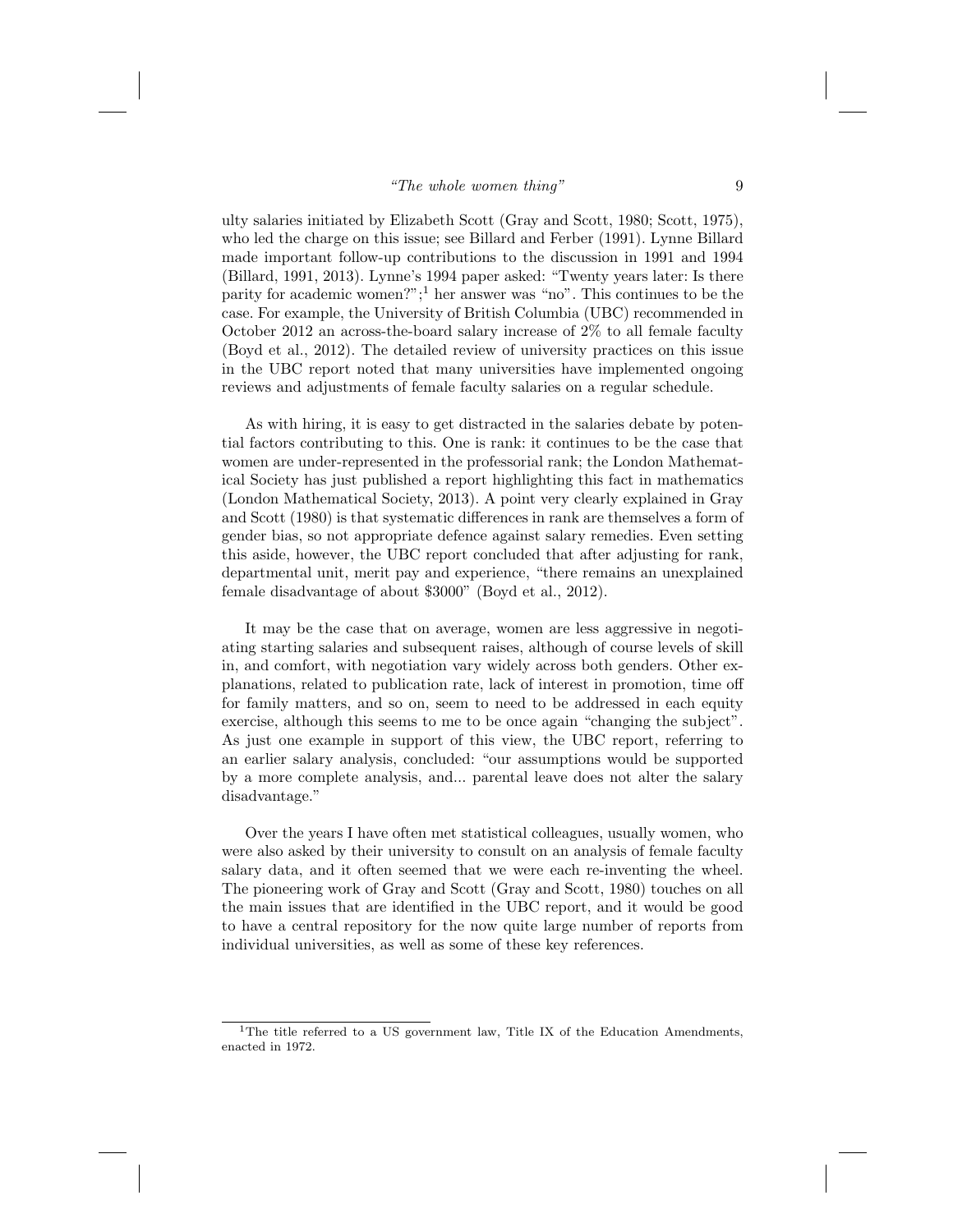### 1.4 "I'm honoured"

The Elizabeth L Scott award was established by COPSS in 1992 to honour individuals who have "helped foster opportunities in statistics for women." The first winner was Florence Nightingale David, and the second, Donna Brogan, said in her acceptance speech that she looked forward to the day when such awards were no longer needed. While women are well-represented in this volume, I think that day is not here yet.

I was involved in a number of honour-related activities over the past year or two, including serving on the Program Committee for a major meeting, on an ad hoc committee of the Bernoulli Society to establish a new prize in statistics, and as chair of the F.N. David Award Committee.

On the Program Committee, the first task for committee members was to create a long-list of potential candidates for the plenary lecture sessions. In a hurry, as usual, I jotted down my personal list of my usual suspects; people whose work I admire and who I thought would give interesting and important presentations. I examined my list more critically when I realized that my usual suspects were all about the same age (my age or older), and realized I'd better have another think. Some on my list had already given plenary lectures at the same meeting in earlier years, so off they came. I'm embarrassed to admit that it took me several passes before I realized I had no women on my list; another round of revisions was called for. At that point I did some research, and discovered that for this particular meeting, there had been no women plenary speakers since 1998, which seemed a pretty long time.

Then things got interesting. I sent an email to the Program Committee pointing this out, and suggesting that we should commit to having at least one female plenary lecturer. Email is the wrong medium in which to rationalize opposing views, and it turned out there were indeed opposing, as well as supporting, views of this proposal. Extremes ranged from "I do not consider gender, race or any other non-scientific characteristics to be relevant criteria" to "I do find it important for the field and for the meeting that female researchers are well represented." Without the diplomatic efforts of the chair, we might still be arguing.

What did I learn from this? First, we all have our biases, and it takes some effort to overcome them. The more well-known people are, the more likely they are to be suggested for honours, awards, plenary lectures, and so on. The older they are, the more likely they are to be well-known. Statistical science is aging, and we have a built-in bias in favour of established researchers, that I think makes it difficult for young people to get the opportunities and recognition that I had when I was young(er). Second, our biases are unintentional, much as they surely were for the scientists evaluating lab manager applications. We are all busy, we have a lot of demands on our time, and the first, quick, answer is rarely the best one. Third, it is important to have women on committees. I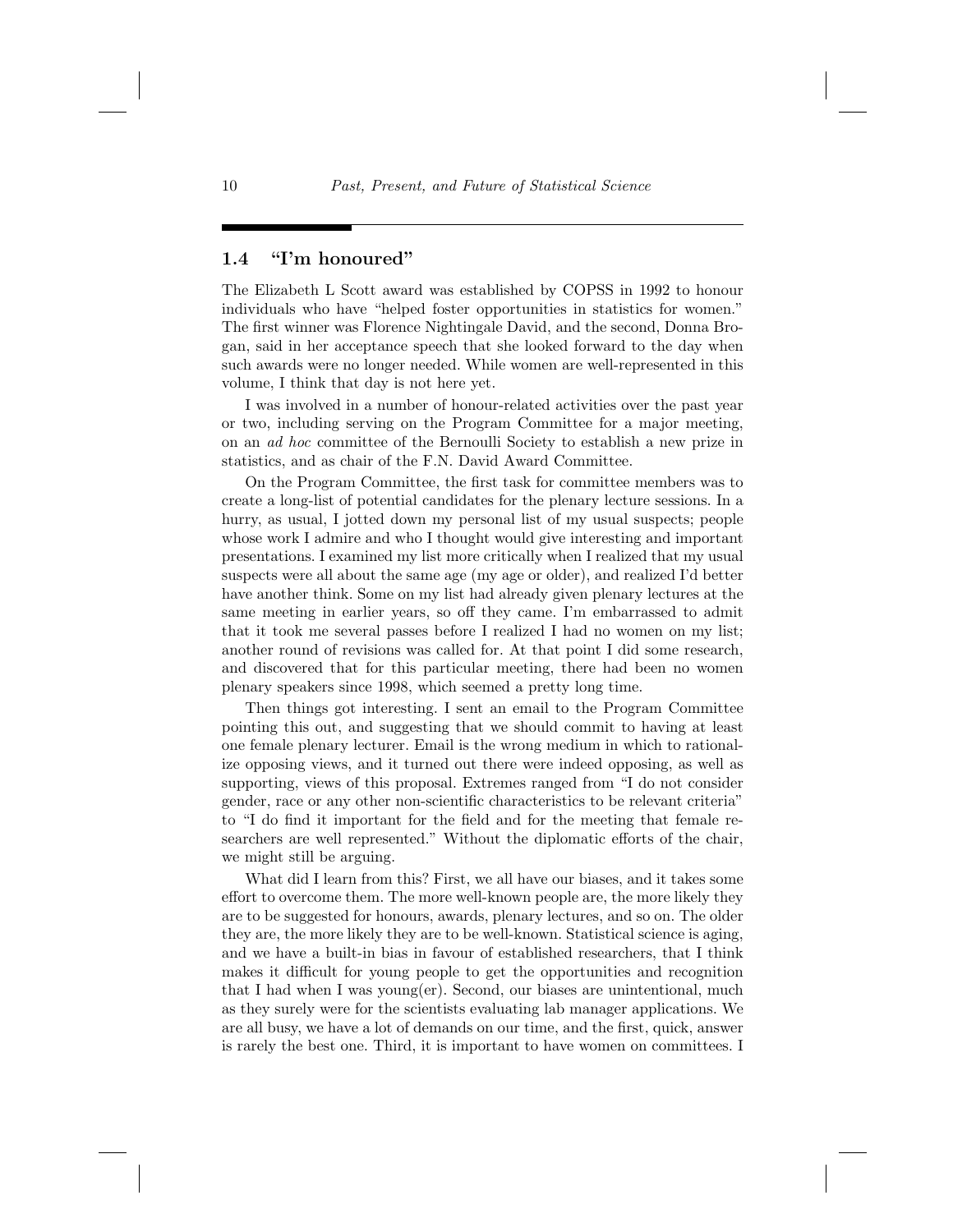wish it were not so; I have served on far too many committees in my career, and every woman I know says the same thing. It turned out I was the only woman on this particular Program Committee, and while I had good support from many members, I found it lonely.

The Bernoulli Society recently established the Wolfgang Doeblin prize in probability (see Bernoulli Society (2012)), and I chaired an ad hoc committee to consider a new prize in statistics. Wolfgang Doeblin died in 1940, just 25 years old, and shortly before his death wrote a manuscript later found to contain many important ideas of stochastic calculus (Gobel, 2008). The award is thus given to a single individual with outstanding work, and intended for researchers at the beginning of their mathematical career.

A parallel to this could be a prize for statisticians at the beginning of their career, and my personal bias was to restrict the award to women. On discussion with colleagues, friends, and members of the committee, it became apparent that this was not quite as good an idea as I had thought. In particular, it seemed likely that a prize for women only might have a negative connotation— "not a 'real' prize"—not among the curmudgeonly senior colleagues of the awardees, but among the potential awardees themselves. In fact I am sure I would have felt that way myself.

On to the next challenge. We decided to recommend naming the prize after a female statistician, no longer living. Well, we already have the E.L. Scott prize, the F.N. David award, and the Gertrude Cox scholarship. Quick, how many can you name? How many of your colleagues will recognize the name?

We discovered Ethel Newbold (1882–1933), the first woman to be awarded a Guy Medal in Silver from the Royal Statistical Society, in 1928. We also discovered that the second woman to be awarded a Guy Medal in Silver was Sylvia Richardson, in 2002. Get nominating, ladies! We needn't feel smug on this side of the Atlantic, either; see Gray and Ghosh-Dastidar (2010) and Palta (2012).

The F.N. David award is the only international award in statistical sciences that I am aware of that is restricted to women. It was established jointly by COPSS and the Caucus for Women in Statistics in 2001. The nominees this year were amazing, with nomination letters and vitae that could induce strong feelings of inadequacy in any reader. But a side remark from one nominator got me thinking. The nominator pointed out that the selection criteria for the award were daunting indeed, although his nominee did indeed fulfill all the criteria, and then some. I had a more careful look at these criteria, and they are

"Excellence in the following: as a role model to women; statistical research; leadership in multidisciplinary collaborative groups; statistics education; service to the profession."

Hello Caucus! We are much too hard on each other! But perhaps I'm being unfair, and the intention was "one of", rather than "all of". I can say though,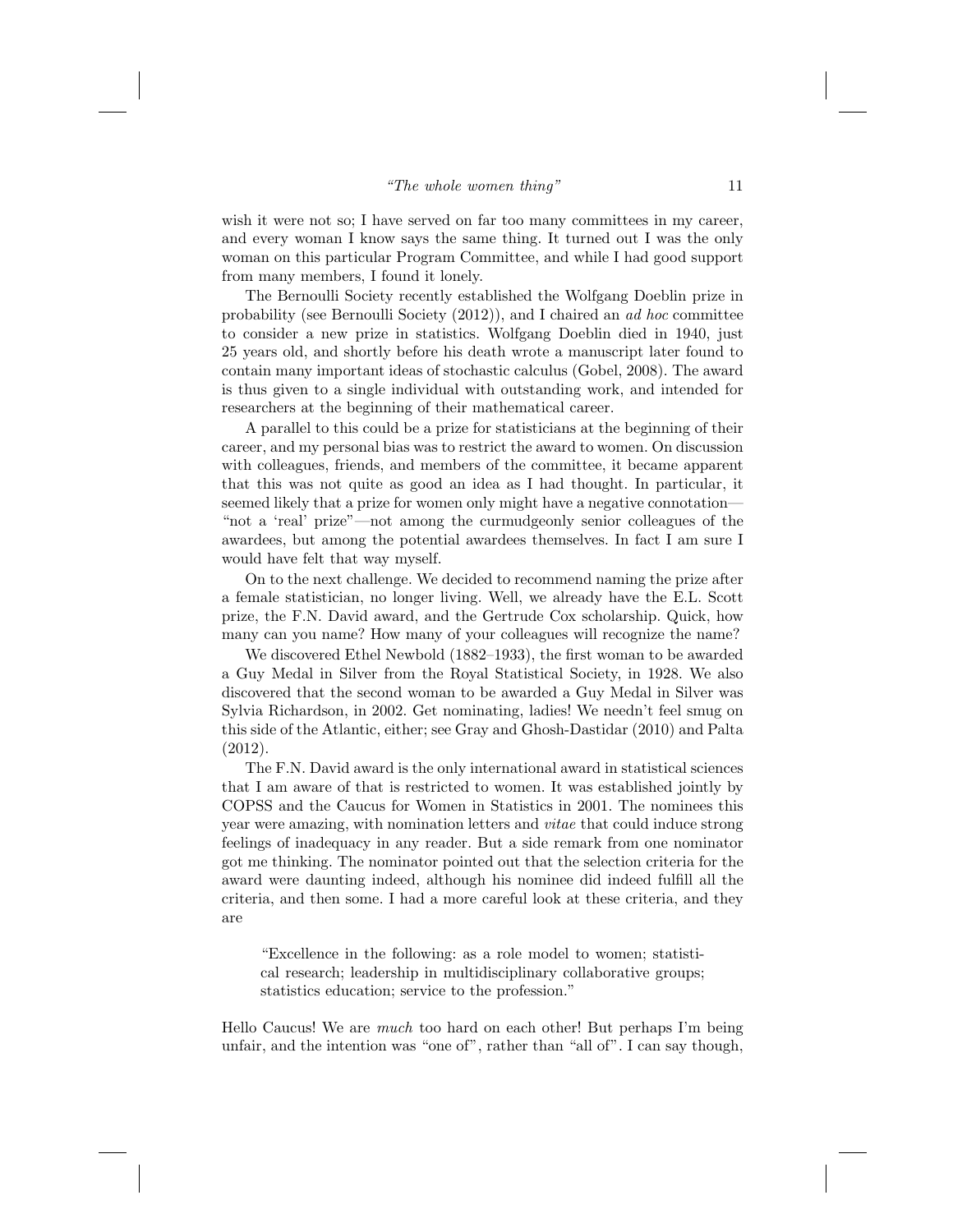that our leading female colleagues do seem to manage to excel in "all of". Here's Laba again on a similar point (Laba, 2012):

"The other way to make progress, of course, is for women to be twice as good, [...] That's what many women in science have been doing all along. It takes a toll on us. It's not a good solution. Unfortunately, sometimes it's the only one we've got."

### 1.5 "I Loved that Photo"

The 1992 Joint Statistical Meetings coincided with our first daughter's first birthday, so we joined the legions of families who combine meetings with children. If you've done this you'll know how hard it can be, and if you haven't, well, be assured that it is an adventure. George Styan snapped a picture of me with Ailie in a back carrier, and this photo ended up being printed in the IMS Bulletin. At the time I was quite embarrassed by this—I thought that this photo would suggest that I wasn't taking the meeting, and by extension research, seriously enough. But in fact I received so many emails and notes and comments from colleagues, expressing the sentiment in the section heading, that in the end I was, and am, grateful to George for his sixth sense for a good snapshot.

For me the most difficult aspect of the discussion around women and academia is children. Decisions around having and raising children are so deeply personal, cultural, and emotional, that it often seems better to leave this genie in the bottle. It is also the most disruptive part of an academic career, and by and large still seems to be more disruptive for women than for men. It risks being a two-edged sword: if differences in opportunities are tied to child-rearing, then is there a temptation to assume that women without children face no hurdles, or that men who choose to become more involved in child care should be prepared to sacrifice advancement at work? Again it is easy to get distracted by the complexity and depth of the issues, and lose the main thread.

The main thread to me, is the number of women who ask me whether or not it is possible to have an academic career in a good department and still have time for your family. When is the 'best' time to have children—grad school? post-doc? pre-tenure? If I wait until I have tenure, will I have waited too long? What about promotion to full professor? I don't know the answer to any of these questions, but I do know women who have had children at each of these stages, and who have had, and are having, very successful academic careers.

I can only speak for academia, but exceptionally talented and successful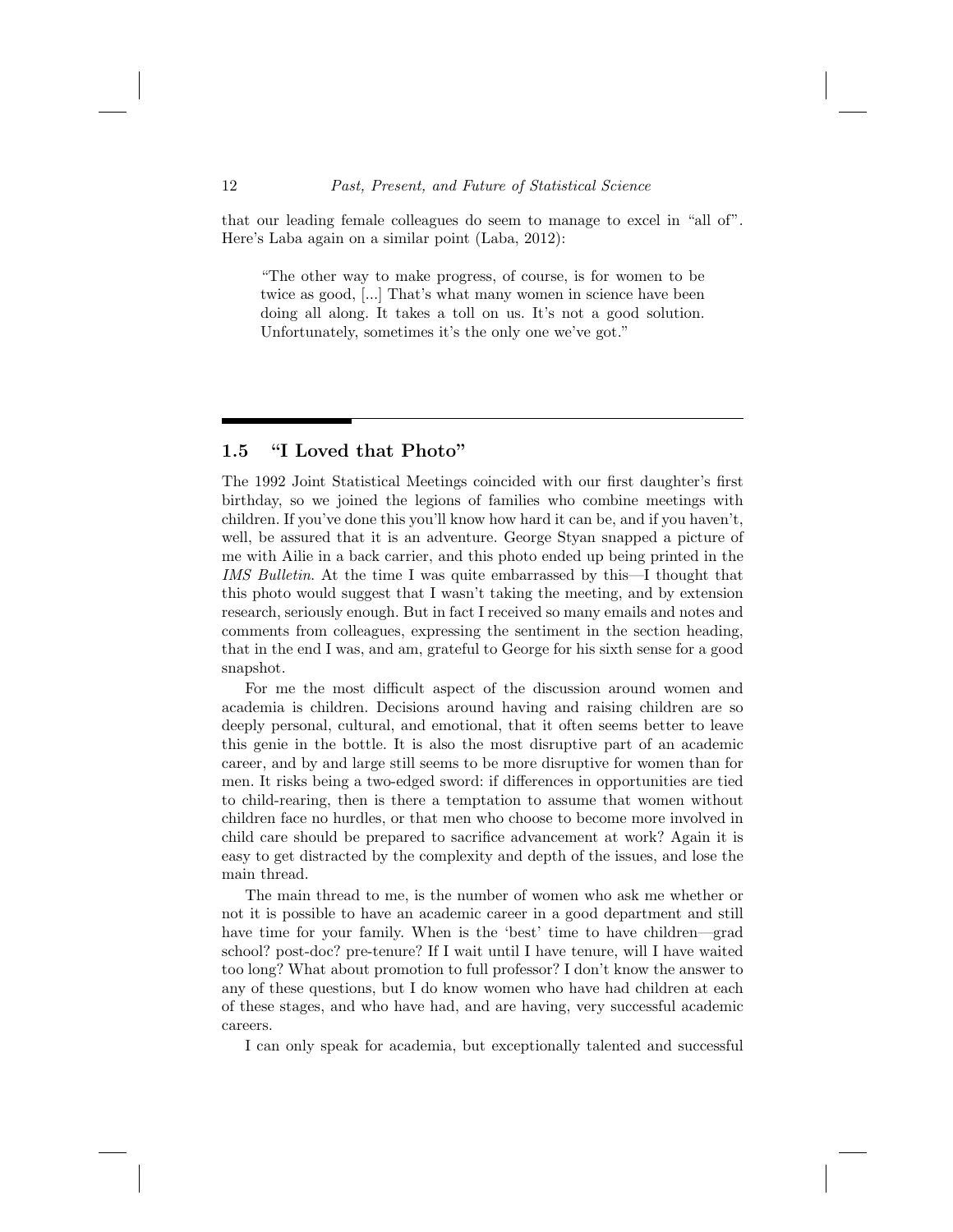women are speaking about government and industry: Anne-Marie Slaughter, (Slaughter, 2012) and Sheryl Sandberg (Sandberg, 2013), to name just two.

Slaughter, a Princeton professor who spent two years in a high profile position in Washington, DC, writes

"I still strongly believe that women can "have it all" (and that men can too). I believe that we can "have it all at the same time." But not today, not with the way America's economy and society are currently structured. My experiences over the past three years have forced me to confront a number of uncomfortable facts that need to be widely acknowledged – and quickly changed." Slaughter (2012)

Happily for most readers of this article, Slaughter contrasts the flexibility and freedom she has with her academic appointment with the demands of a high-profile position in government. While the very heavy demands on her time at Princeton would make most of us weep, "I had the ability to set my own schedule most of the time. I could be with my kids when I needed to be, and still get the work done" (Slaughter, 2012). This article is a great reference to provide to your graduate students, if they start wondering whether an academic career is too difficult to combine with family life. However, much of what she describes as barriers to women in high-level government positions resonates in a thoughtful analysis of the difficulties faced by women moving into the leadership ranks of universities; see Dominici et al. (2009).

Sandberg has been criticized for implying that at least some of the barriers for advancement of women are created by the womens' own attitudes, particularly around family, and she exhorts women to make sure that they are aggressively pursuing opportunities. The position set out in her book (Sandberg, 2013) is much more nuanced than that, but the notion that women are sometimes their own worst enemies did resonate with me. In an interesting radio interview with the BBC (BBC News, 2013), Sandberg suggested that the phrases "work-life balance" and "having it all" should de facto be mistrusted, as they are themselves quite gender-specific.

Recently I visited the lovely new building that is now home to the Department of Statistics at North Carolina State University. As it happened, there was a career mentoring event taking place in the department at the same time, and over coffee I met an enthusiastic young woman who is completing a PhD in statistics. Her first question was about balancing career and family in a tenure-stream position; I think I relied on the rather bland "advice" mentioned above. But the most encouraging part of the day was the tour of the department: there, between the faculty offices, department lounge, seminar rooms, and banks of computer terminals, was a wonderful sight: a "Baby Room"! I imagine that Gertrude Cox would be surprised to see this, but I hope she would also be proud of the department she founded.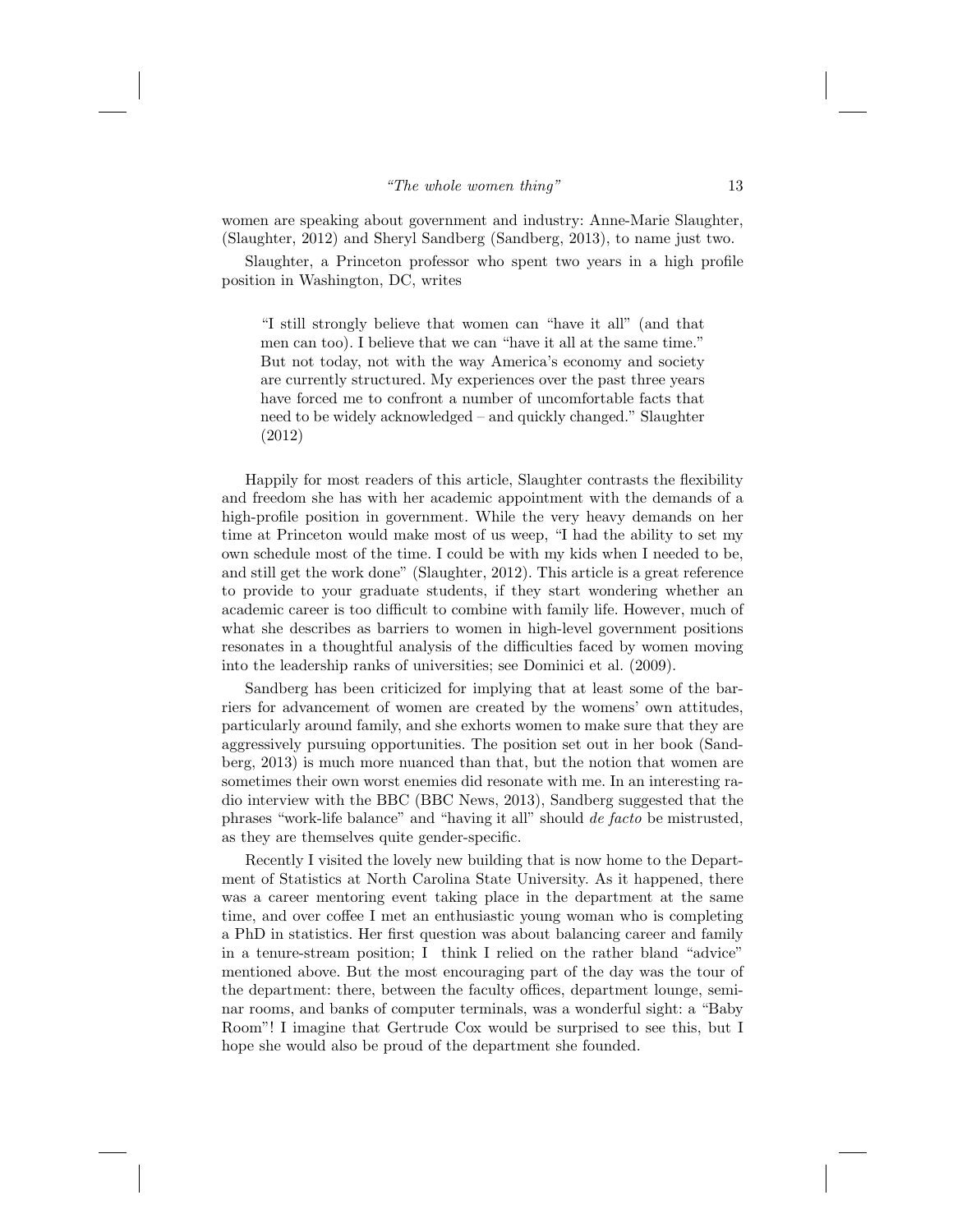#### 1.6 Conclusion

The position of women in academia is vastly improved from the days when Elizabeth Scott was discouraged from studying astronomy, and from the days when my probability professor could state in class that "women are not suited for mathematics". Determined and forceful pioneers through the 1950s and 1960s, followed by much larger numbers of female students from the 1970s on, has meant that women do have many opportunities to succeed in academic work, and many are succeeding on a number of levels.

I find it difficult to discuss all these issues without seeming plaintive. I write from a privileged position, and I can say without hesitation that I personally do not feel disadvantaged; my career has coincided with a concerted effort to hire and promote women in academia. And yet. I've felt the energy drain from trying to tackle some of the issues described here. I've experienced the welldocumented attrition through the ranks: although my undergraduate statistics class had nine women in a class of 23, and my graduating PhD class had four women and three men, I continue to be the only female research stream faculty member in my department. While I enjoy my colleagues and I love my job, I believe this stark imbalance means our department is missing out on something intangible and important.

So while I don't stress about gender issues all the time, I do find that after all these years there still are many things to discuss, to ponder, to wonder over, and with luck and determination, to solve.

# Acknowledgements

I was fortunate to meet as an undergraduate three (then future) leaders of our discipline: Lynne Billard, Jane Gentleman and Mary Thompson; this is my personal proof that role models are essential. I would like to thank them for their contributions to, and achievements for, our profession.

# References

Billard, L. (1991). The past, present and future of academic women in the mathematical sciences. Notices of the American Mathematical Society, 38, 714–717. http://www.awm-math.org/articles/notices/ 199107/billard/index.html. Accessed on April 16, 2013.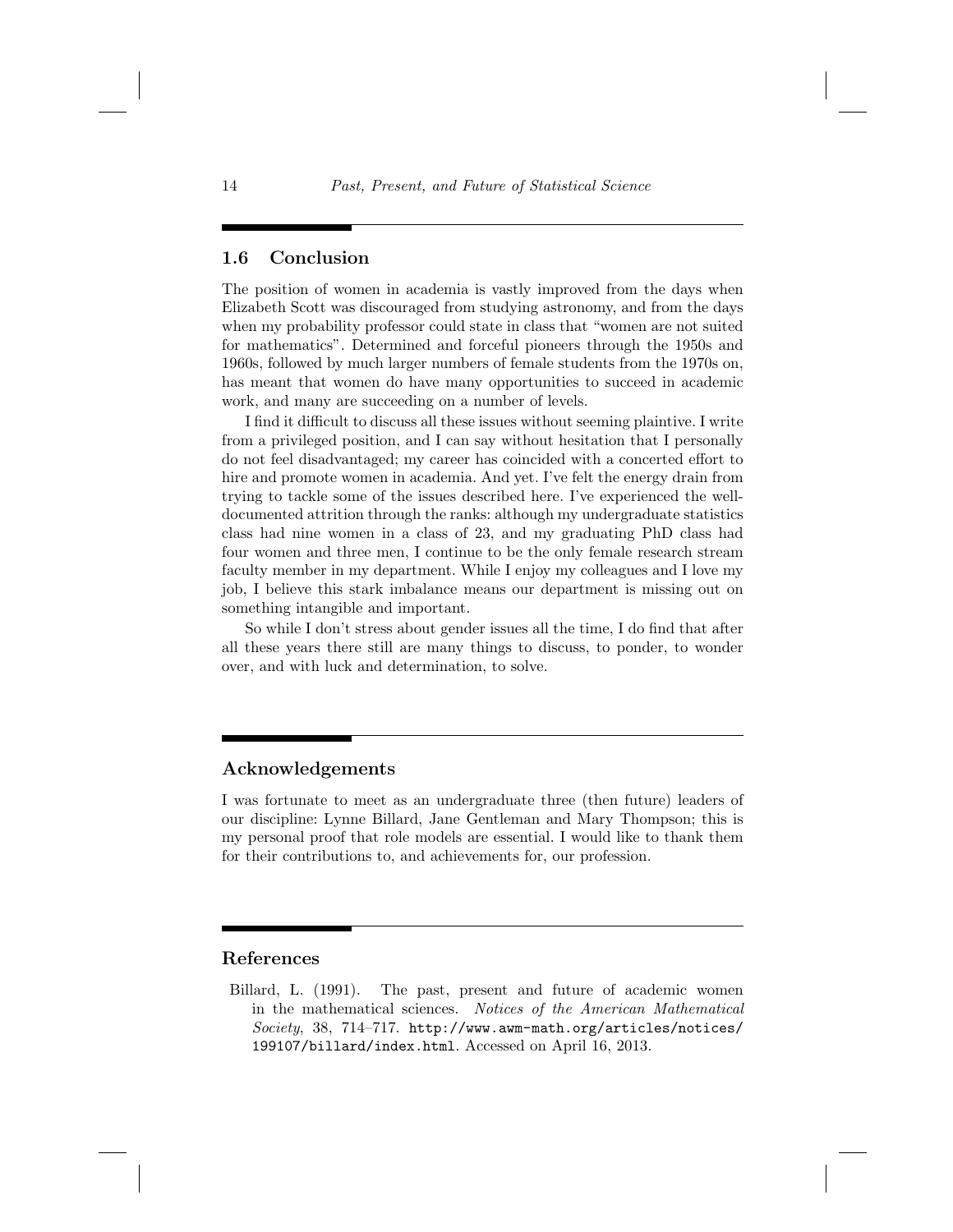- Billard, L. (1994). Twenty years later: Is there parity for academic women? Thought and Action, 10, 114–144. http://www.stat.uga.edu/stat\_ files/billard/20yearslater.pdf. Accessed on April 18, 2013.
- Billard, L. and Ferber, M.A. (1991). Elizabeth Scott: Scholar, teacher, administrator. Statistical Science, 6, 206–216.
- Boyd, L., Creese, G., and Rubuliak, D. (2012). Report of the gender pay equity recommendation committee. http://www.facultyassociation. ubc.ca/docs/news/GenderPayEquity\_JointCommunique.pdf. Accessed on April 15, 2013, 2012.
- Cox, D.R. et al. (1993). Report of the ad hoc committee on double-blind refereeing. Statistical Science, 8, 310–317.
- Dominici, F., Fried, L.P., and Zeger, S. (2009). So few women leaders. Academe, 95, 25–27.
- Göbel, S. (2008). The mathematician Wolfgang Doeblin (1915–1940) searching the internet. In Prof. Dr. Bernd Wegner and Staff Unit Communications, editors, A Focus on Mathematics, pp. 31–34. Fachinformationszentrum Karlsruhe, Karlsruhe, Germany. http://www. zentralblatt-math.org/year-of-mathematics/, Accessed on April 29, 2013.
- Goldberg, P.A. (1968). Are women prejudiced against women? Transactions, 5, 28–30.
- Gray, M.W. and Ghosh Dasidar, B. (2010). Awards for women fall short. AmStat News, October. http://magazine.amstat.org/blog/2010/10/ 01/awardswomenfallshort/, Accessed on March 18, 2013.
- Gray, M.W. and Scott, E.L. (1980). A "statistical" remedy for statistically identified discrimination. Academe, 66, 174–181.
- Laba, I. (2013). Biased, September. http://ilaba.wordpress.com/2012/ 09/25/baised/. Accessed on March 30, 2013.
- Laba, I. (2012). The perils of changing the subject, October. http://ilaba.wordpress.com/2012/10/02/the-perils-of-changing -the-subject/. Accessed on March 30, 2013.
- Laba, I. (2013). Gender bias 101 for mathematicians, February. http://ilaba.wordpress.com/2013/02/09/gender-bias-101-formathematicians/. Accessed on March 30, 2013.
- Little, L. (2012). Women studying science face gender bias, study finds, September. http://abcnews.go.com/blogs/business/2012/ 09/women-studying-science-face-gender-bias-study-finds/. Accessed on March 30, 2013.